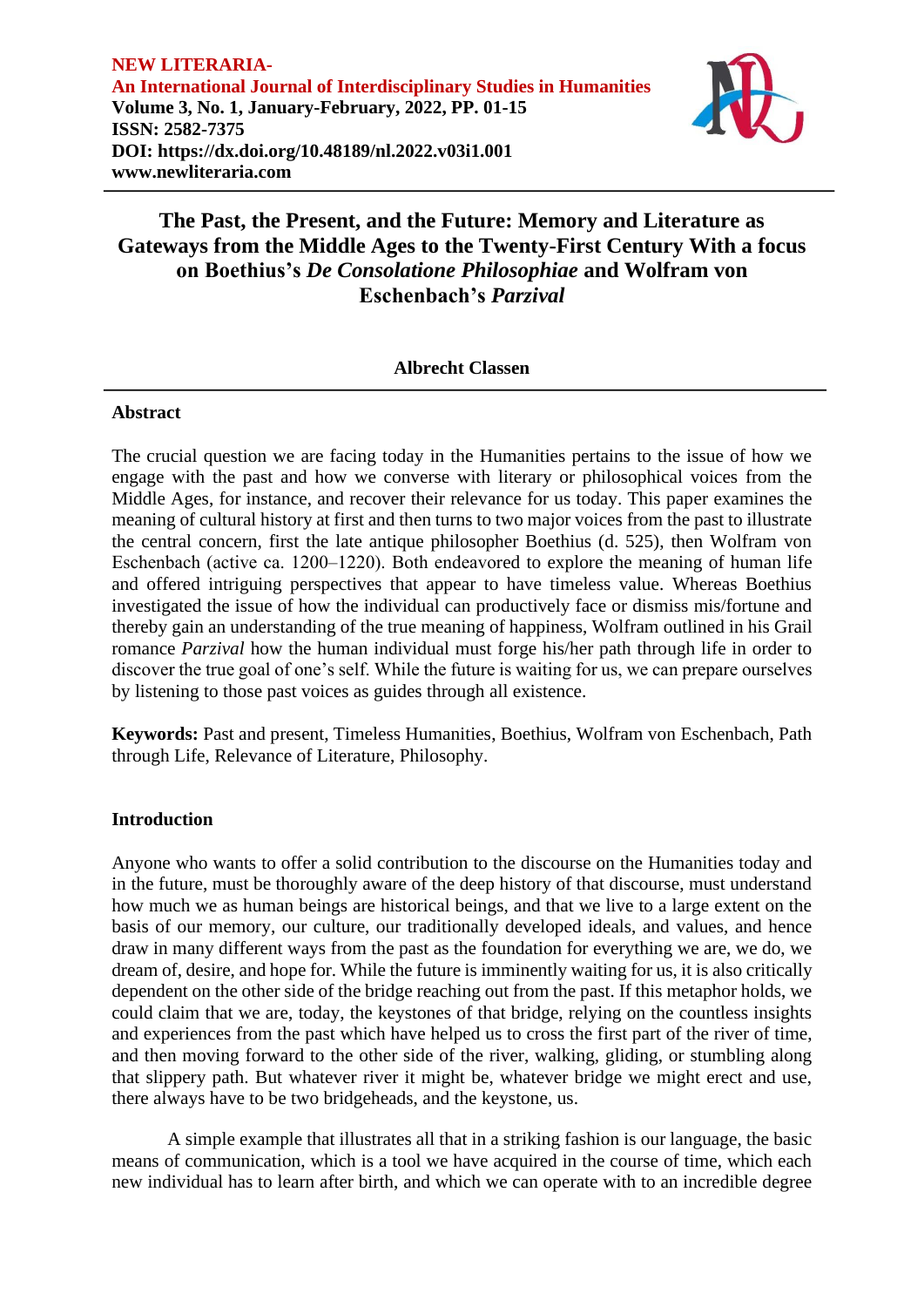of creativity and freedom throughout our lives. Without language there is no existence, though we do not necessarily need words to communicate. And all languages are historically determined and mirror intimately our cultural identity, that is, our growth as a social collective over hundreds and thousands of years. Similarly, the food we eat, the clothes that we wear, our treatment of the elder and children, the attitude between the genders etc. are all historically grown and steeped in old traditions, though not caught by them either. Those traditions break at times, of course, leading to paradigm shifts, but in most cases only on the surface, not in their historical foundation.

By contrast, a purely conservative approach to our existence, idealizing our history at all costs, denying the value of the present and despising the imminent future could be the death knell for our progress since we live by way of growth, of learning, adapting, experimenting, studying, exchanging, and marching along toward a hopefully better future. But the tomorrow is not a guarantee for improvement since history is not automatically progressive. The twentieth century witnessed incredible political changes, technical innovations, and revolutionarily new media, but it also witnessed two world wars, the Holocaust, the Korea, and the Vietnam War, and, worst of all, the rise of the atomic age (nuclear bombs on Hiroshima and Nagasaki in 1945!).

We could argue, for instance, that all life can be described in terms of a forest, with a bed of roots, the tree trunks above, the branches, the leaves, with the entire organism both in itself and in close cooperation with all other plants/beings creating a form of synergy of a universal kind (Classen, 2020). However, the present generation all over the world seems to move away from history as something irrelevant and incomprehensible, as numerous critics have warned us about, mostly intrigued by the futuristic computational possibilities of a robotic age based on AI. By the same token, we have reached the current stage of human development only by keeping one eye on the past and one eye on the future. Whether people forget history or not, it, that is, the values, ideas, and experiences, will always remain with us, will never leave us alone, and will continue to impact itself on us. Irrespective of our like or dislike of the past, it is like our shadow, and we better engage with it constructively so we can utilize its energy (positive or negative) for us to build our future (Arnold, 2021, p. 8–22).

Neglecting our history would be tantamount to ignoring the basic skills of driving a motor vehicle and relying on a computer to steer the car instead (Carr, 1961; Breisach, 1963; Feyerabend, 1989; Southern, 2004; Banner, 2012; et al.). Most of our current problems, whether climate change or massive migrations, whether Antisemitism or Islamophobia (Kohen and Steinacher, 2021), can only be approached and studied, hence can be engaged with constructively if we remember their historical origins and conditions. The same applies, of course, to Philology (Davetsian, 2009/2017) or Philosophy, that is, to the Humanities at large (Classen, 2017; Classen, 2018).

#### **Humanities Today and Tomorrow**

The entire academic field of Historical Studies, but then also Classics, and the Modern Languages are hence deeply concerned with this question of how they can maintain their status within the academy in the face of postmodern concerns and values. The purpose of this paper is, however, not focused on the historical dimension as such, but on the question of how we establish and maintain relevance and meaning in the modern world. I will have to ignore many different approaches pursued so far, leaving aside specifically historical aspects in the narrow sense of the word, and will, instead, turn my attention to a philosophical-literary discourse that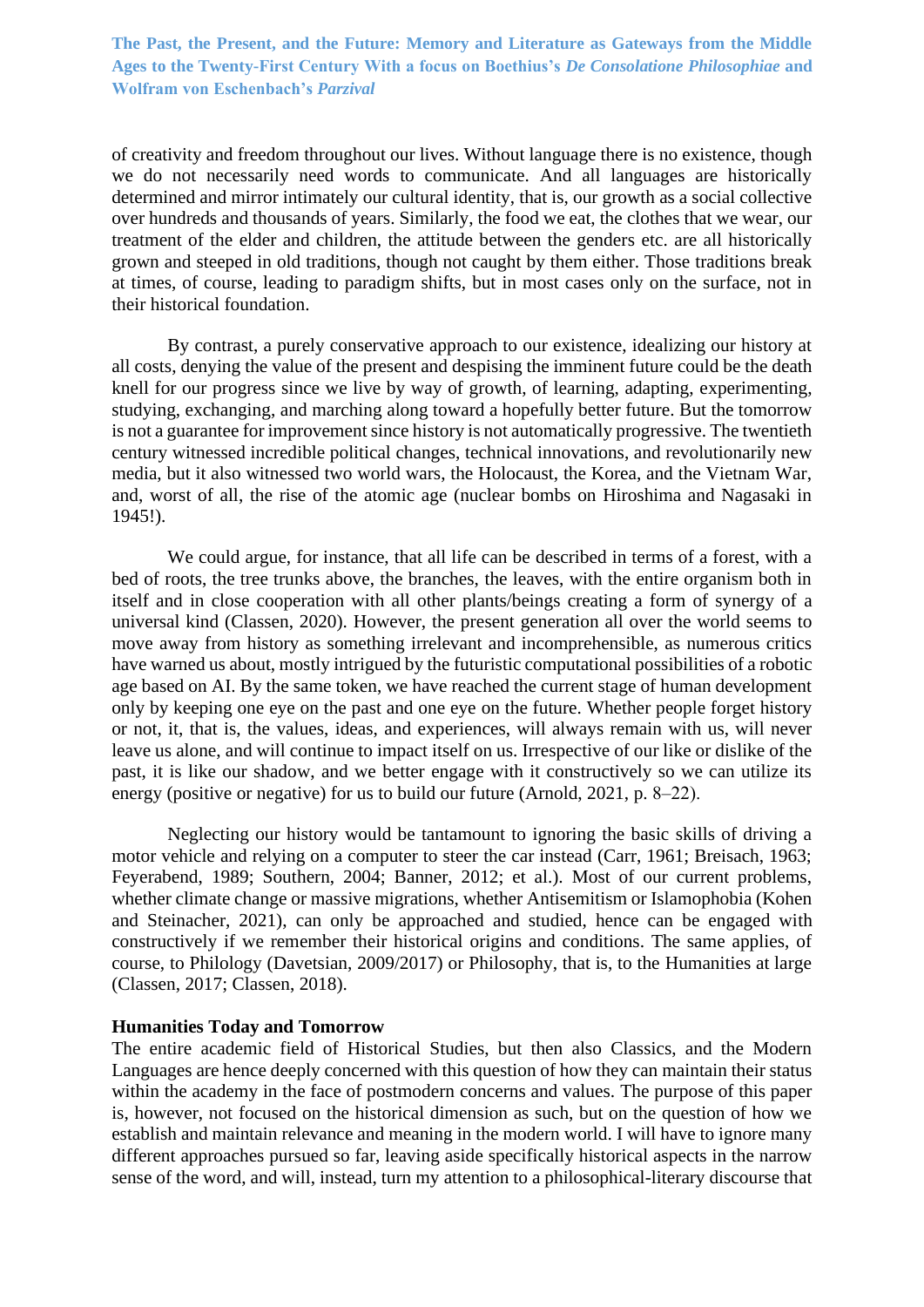runs in a thick and deep stream through our bodies and minds (Zunshine, 2006; Kydd and Castano, 2013; Oatley, 2016). After all, as Michael Calabrese reminds us in his new translation of William Langland's *Piers Plowman*,

Piers, though a nearly 700-year-old poem, can reach the human heart of readers today in the twenty-first century, just as we imagine it must have in its own time. The poem asks eternal questions that pertain not only to Christians but to all communities. Readers of different world faiths, or no faith at all, will engage with its ethical challenges, for *Piers* depicts not only the quest for salvation but also the hunger for justice here and now on erth, in society, clergy, and government. (1)

We could apply this observation to many pre-modern narratives and poems, especially because the authors or poets were very much on their journey, and our lives today continue to be determined by journeys (Classen, *Tracing*, 2021, 22–26). Most people would not hesitate to approve history as a fairly important subject matter in general terms, and the internet is actually filled with blogs and websites where we find a wide gamut of relevant comments on this issue, highlighting aspects such as cultural identity, memory, moral and ethical concerns from the past for the present, the growth of good citizenship, understanding the reasons for the way who and why we are, and the investigation of our current political structure (e.g., [https://www.arcadiapublishing.com/Navigation/Community/Arcadia-and-THP-Blog/June-](https://www.arcadiapublishing.com/Navigation/Community/Arcadia-and-THP-Blog/June-2016/Why-It%E2%80%99s-Important-That-We-Study-History)[2016/Why-It%E2%80%99s-Important-That-We-Study-History;](https://www.arcadiapublishing.com/Navigation/Community/Arcadia-and-THP-Blog/June-2016/Why-It%E2%80%99s-Important-That-We-Study-History)

[https://archives.history.ac.uk/makinghistory/resources/articles/why\\_history\\_matters.html;](https://archives.history.ac.uk/makinghistory/resources/articles/why_history_matters.html) [https://www.historians.org/about-aha-and-membership/aha-history-and-archives/historical](https://www.historians.org/about-aha-and-membership/aha-history-and-archives/historical-archives/why-study-history-(1998))[archives/why-study-history-\(1998\);](https://www.historians.org/about-aha-and-membership/aha-history-and-archives/historical-archives/why-study-history-(1998)) https://www.uopeople.edu/blog/why-is-historyimportant/; all last accessed on Oct. 24, 2021). In theory, history is all good, particularly for hobby historians, also for us at large, but in practice, we are in danger of losing the connection to it and might hence be condemned to repeat it, as George Santayana had famously formulated it (Santayana, 1905). Without memory, personal reflections, deep insights into our own past and that of other people, humanity is at risk to fall into an abyss of fascism, dictatorship, and/or of the collapse of our natural environment.

### **Universal Values and Ideals**

*.*

To restate the obvious, and this for very specific purposes, despite countless changes in language, religion, culture, mentality, and material conditions, there are universal values and ideals in all of human life. Even though the Ten Commandments or the Golden Rule, for instance, are often associated with the western world, they certainly find reflections in the eastern world as well, irrespective of slightly different approaches. Ethics and morality are of timeless and global relevance, which implies that we can trust the significance and relevance of a tenth-century Chinese ballad or epic poem as much as those of a twelfth-century Icelandic saga or an early modern African epic poem. Just as much as music possesses a certain universality and relevance (Classen, "Music," 2021), as much does the literary work in its constant exploration of human imagination, irrespective of countless manifestations that change all the time.

The history of mentality also demonstrates that people all over the world pursue very similar, if not even identical concepts and are influenced by parallel notions, sentiments, and values (Dinzelbacher, ed., 1993/2008). This is not to deny huge differences between the history and culture of Japan, for instance, on the one hand, and of Brazil, on the other. Or the differences between medieval and modern responses to emotions and expressions of feelings (Broomhall, ed., 2015; Rosenwein and Cristiani, 2018; Barclay, 2020). Humankind is highly diverse and colorful, and yet, the foundations, the roots, are, after all, very similar, particularly in their functions. Otherwise, we would not be able to appreciate art and philosophy as such; we would not be able to exchange in goods; and we would not be able to share a dinner together.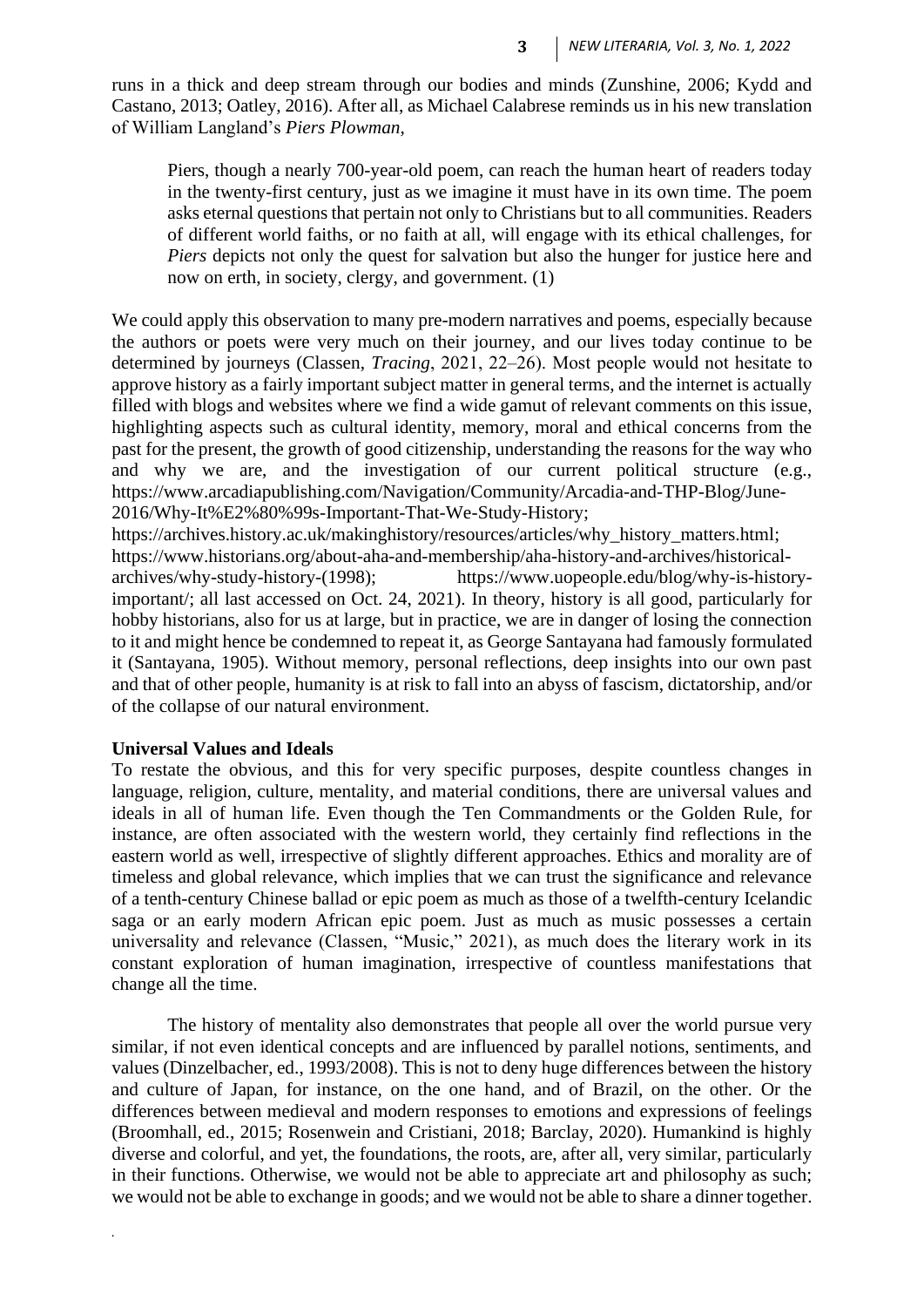The human being needs safety, shelter, food, and love, and it can only exist, to formulate it globally, if there is justice and peace, if laws are in place to protect all, and if ethics and morality are observed by the vast majority of people.

Intriguingly, the last points, combined with the religious component, were already expressed by the Middle High German poet Walther von der Vogelweide (ca. 1190–ca. 1220) who in his first Imperial Stanza ("Reichsspruch") expressed his deep concerns with the question how an individual could earn money, worldly fame, and God's love altogether. In his "Ich sazûfeimesteine" (no. 27: I sat upon a boulder) he warns his audience that it would be near impossible to combine all three since they are in direct conflict with each other: "dazdickeeinanderschadentuot" (12; which often do each other harm). Moreover, even the effort to bring them together would be made most difficult because disloyalty and violence rule the day (21-22). However, once peace and justice would be reinstalled, then there might be hope for the individual to enjoy material wealth, worldly fame, and God's love all in one (Walther, 2003, 140‒41; cf. also Walther von der Vogelweide, 2013; for a general introduction, see Ehrismann, 2008; Reichert, 1992/2009).

In fact, many medieval poets, whether they created didactic narratives or philosophically tinged romances, whether they explored the issue of love or the meaning of God, continue to speak to us richly and meaningfully, so our metaphor of the tree, with the roots representing our past and the canopy representing our present, proves to be very effective (*Medieval Answers to Modern Problems*, 2012/2017). However, before we proceed with our systematic approach to the issue at hand, let us outline what the central concerns have always been and what scholars in the Humanities will continue to struggle with. Of course, it makes good sense that contemporary authors and scholars address primarily such burning issues as racism, agism, sexism, misogyny, migration, environmental crisis, war, and the quest for the individual.

Some of those topics were of relevance in the pre-modern period as well, but the dominant themes were of more fundamental concerns: the meaning of life and death, the quest for God, love, the quest itself, in a religious and a secular context, and the search for happiness, and this in a philosophical, religious, and literary framework. Happiness, here not meaning a personal joy, or pleasure, but a deeper meaning of identity and relevance, whether in a spiritual or in a pragmatic sense of the word, constitutes probably the most critical ideal which virtually all medieval and early modern poets pursued in their works (Powell, 1992/2016; Classen, 2016; Contreras-Vejar, Jen, and Turner, ed., 2019; Classen, "Happiness," 2021). Following, I will highlight some of the most influential poets and writers from late antiquity to the early modern age, as fragmentary as these remarks might be, so as to create a chain of intellectual thoughts connecting the past with the present and thus to establish a foundation for our future in a universal sense. Little wonder, for instance, that we have discovered in recent years the phenomenon of race before racism, pervasive homophobia, deeply anchored sexism and misogyny, and antisemitism, among many other problems. Those continue to be with us, and we must confront them both with the help of a historical and a contemporary lens (regarding race, see, e.g., Dagenais and Greer, 2000; Heng, 2018; Kaplan, 2019; Seth, 2020).

### **Boethius: A Late Antique Voice**

### **Mis/fortune and Happiness: The Universal Quest for Happiness**

It would be virtually impossible to identify any intellectual or philosopher who would have exerted a greater influence on the entire pre-modern world than Boethius (d. ca. 525). He was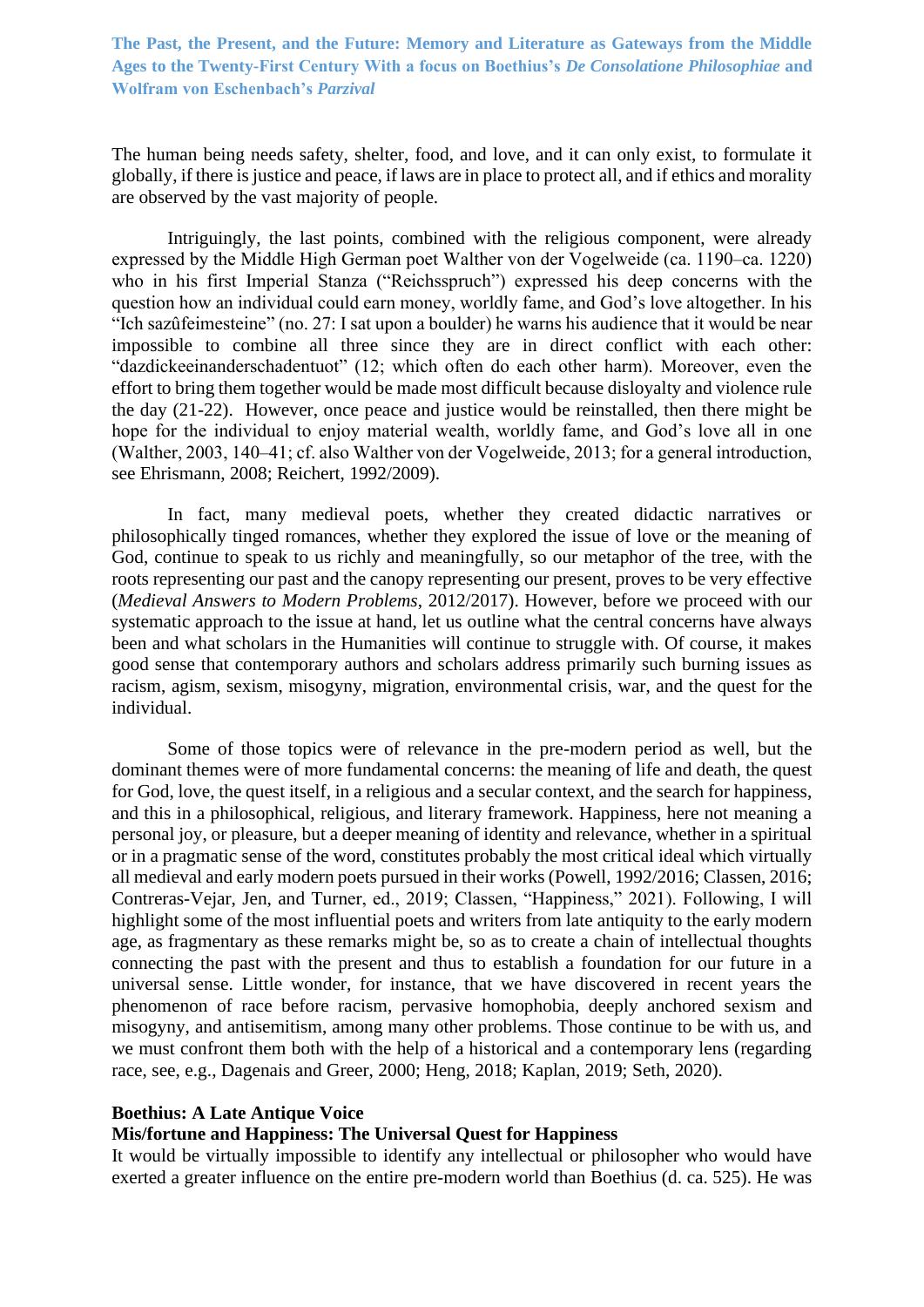innocently imprisoned on trumped-up charges of state treason and eventually stoned to death. But just in time before his execution, he composed his famous dialogue treatise, *Consolatiophilosophiae* in which the speaker finds himself stuck in prison, suffering badly from the injustice of his destiny, when the allegorical figure of philosophy appears and engages him in a lengthy exchange about the meaning of human life, the property of fortune and misfortune, and especially about true happiness. This *Consolation of Philosophy* became one of the most influential works ever created in late antiquity, and we can hardly fully assess the true number of copies, translations, and adaptations of this work (Boethius, 1969).

Although most young readers are not familiar with it, and this anywhere in the world, any exposure to Boethian thinking always yields enthusiastic responses. The reasons for this reaction are not hard to fathom because the protagonist suffers from injustice and is desperate to figure out his life, for which Philosophy has to provide him with basic teachings once again; in fact, as she realizes, he has forgotten what he once had learned, and needs to be reminded by her what it all means to be human and what true happiness might mean (cf., for instance, Marenbon, ed., 2009).

As Boethius has to realize quickly, and we can easily follow him in that regard, almost all forms of worldly happiness are nothing but self-deception. Material wealth, political power, fame, family, and even friendship tend to be temporary and evanescent; as is perhaps best illustrated by wealth, which makes the rich person extremely fearful and requires constant protection. And, no one is ever able to take that wealth with him/her to the grave. Friendship, by contrast, might be an everlasting value, but one learns about its true character only in the time of misfortune. Thus, fortune would be a deceiver, whereas misfortune facilitates the realization of truth, such as about one's friendship. Fortune by itself is defined by the wheel, hence the continuous change and the unreliability of every situation or condition here in this life. Once the individual has realized this fact, s/he can finally try to move beyond the wheel of fortune and begin to strive for true happiness. It would go too far here to trace the philosophical musings in this treatise, so suffices it for us to note that there cannot be true happiness in this life because we are material beings and will always experience a shortcoming, hence suffering.

However, as philosophy then teaches, there is a dimension of true happiness, which rests only in one being that is self-sufficient, independent, all powerful, hence in the creator of all, the *summum bonum*. The human individual or any other creature can only strive toward that goal of achieving self-sufficiency, but it will never fully reach it until it has merged with that Goodness/Godhead fully, which is far beyond all our human comprehension. But Philosophy offers at least one fundamental metaphor to illustrate the meaning of her lesson. She refers to plants, even to rocks, and emphasizes that every creature, every being, wants to realize all of its potentials, wants to be in the best possible manner, and no plant would hence deliberately try to grow under the worst conditions. On the contrary, all beings aim for their maturity, which thus translates into a sense of complete independence, or self-sufficiency.

In other words, all beings need to develop their full potentiality and become themselves, which automatically means aiming for the highest being and merging with it in order to partake in its absolute, ultimate, and eternal power, unity, harmony, and inner freedom. As we learn from Philosophy as a kind of summary of her own teaching: "So that all things seek the good, which you could describe by saying that it is goodness itself which all things desire" (Book III,ch. XI, p. 108). Boethius insists, through this allegorical figure, that true happiness rests in the quest to move beyond the confines of mis/fortune and to search for inner freedom, that is, sufficiency, self-contentment, hence power, unity, and harmony: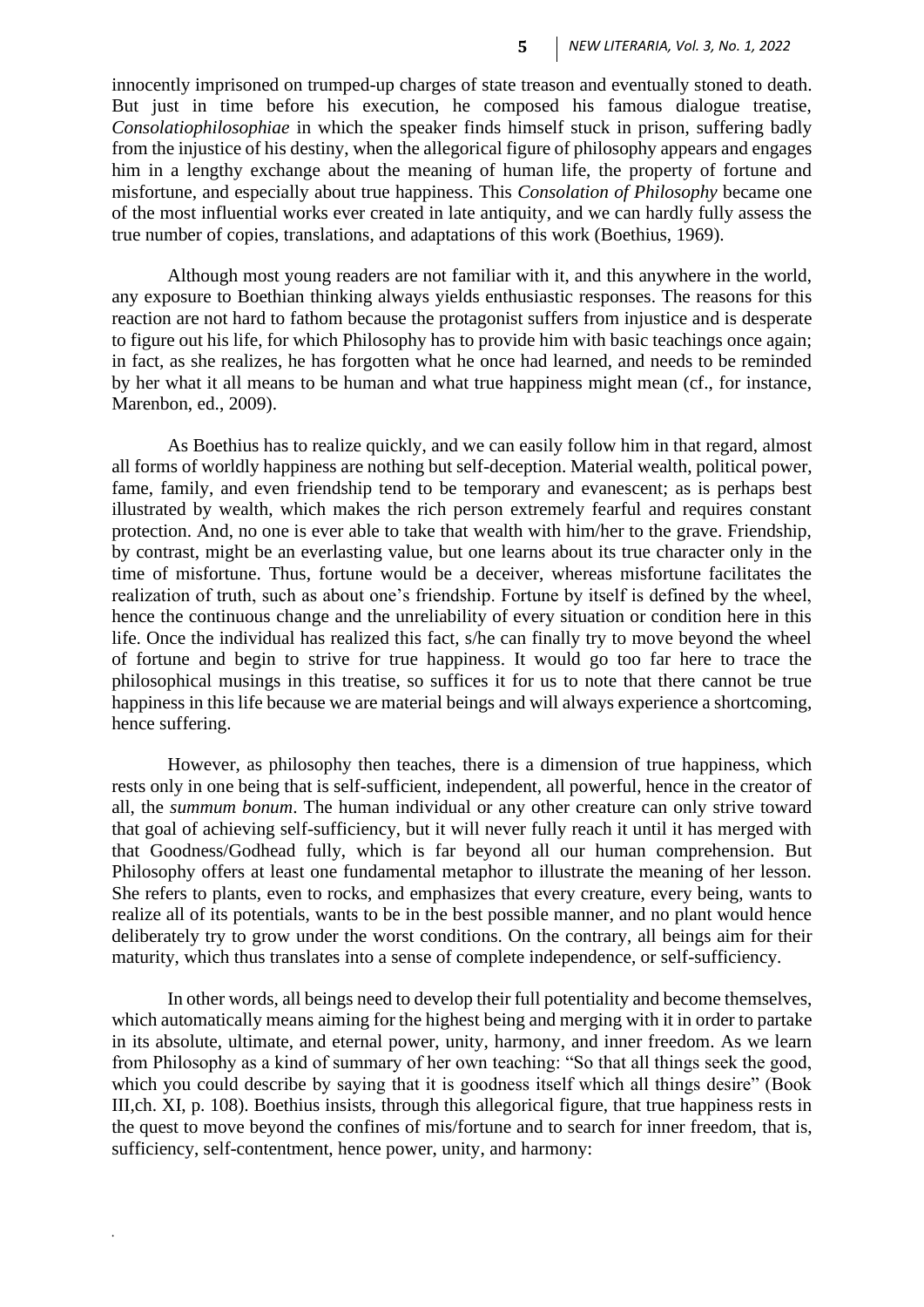all that exists is in a state of unity and that goodness itself is unity; from which it follows that we must see everything that exists as good. This means that anything which turns away from goodness ceases to exist, and thus that the wicked cease to be what they once were. . . . Now, since only goodness can raise a man above the level of human kind, it follows that it is proper that wickedness thrusts down to a level below mankind those whom it has dethroned from the condition of being human. (Book IV, ch. III, p. 125).

### **The Medieval Quest**

We could easily expand from here and discuss an almost infinite number of medieval philosophers and theologians, poets and artists, composers and sculptors who all addressed in their own way and their own media the ultimate question of what the meaning of all human life might be and how we as individuals might manage to find our way toward a rather elusive goal (Classen, *Tracing*, 2021). Our existence is, after all, a continuous journey, and while we are forging ahead in our own lives, all travelers throughout time have followed previously blazed paths, here leaving aside the few original pathfinders, of course, but all have been on their way and will continue to do so in the future (Moor, 2016). There are actually countless literary examples from our own day and age of the travel as a symbol of human existence, but for my purposes, I suggest to turn our attention to one of the greatest courtly romances where this phenomenon comes through quite powerfully. I could, of course, engage specifically with Dante Alighieri's *Divina Commedia* (ca. 1320) or Guillaume de Deguileville (1295–before 1358)'s *Le Pèlerinage de la Vie Humaine*, *Le Pèlerinage de l'Âme*, and *Le Pèlerinage de Jhesucrist*, some of the most famous and highly popular texts from the late Middle Ages. I prefer, however, to engage her with another text that has not received sufficient interest outside of German-language research, Wolfram von Eschenbach's *Parzival* (ca. 1205).

#### **Wolfram von Eschenbach's** *Parzival*

Germanist scholars would not need any introduction to Wolfram von Eschenbach, one of the best-known names in the annals of medieval German literature. But in our context, particularly his *Parzival* proves to be most meaningful and deserves close analysis not just for its own sake, but particularly as a monumental literary masterpiece from the past which continues to appeal to us to probe the critical issues in all of human existence (Wolfram von Eschenbach, 1998; Wolfram von Eschenbach, 2004/2006). Consisting of 827 books, or chapters, and each one of 30 verses, it would not be possible here to go too much into details. But we can easily grasp the essential message dealt with in the major section in which we follow the protagonist's life, after his father Gahmuret's death in warfare somewhere in the Middle East, where he had originally married a black queen, Belacane, which resulted in the birth of a bi-racial child, Parzival's half-brother Feirefiz. Parzival's mother, Herzeloyde, is so grieved over the death of her husband that she retires into a sylvan solitude in the hope to raise her son free from all temptations of the courtly world and of knighthood.

She fails in that regard, of course, and young Parzival leaves this hermitage without care about his mother, who dies, however, from a broken heart once he has departed. He will learn about that tragedy only much later, once his learning process has set in, although this takes various stages and teachers. And only when he has spent time with his uncle Trevrizent, does he finally understand the consequences of his previous actions, comprehends the need to pursue a spiritual path, and gains insight into the most important lesson in human life, humility and humbleness in face of both the sacred and the profane dimension (for helpful English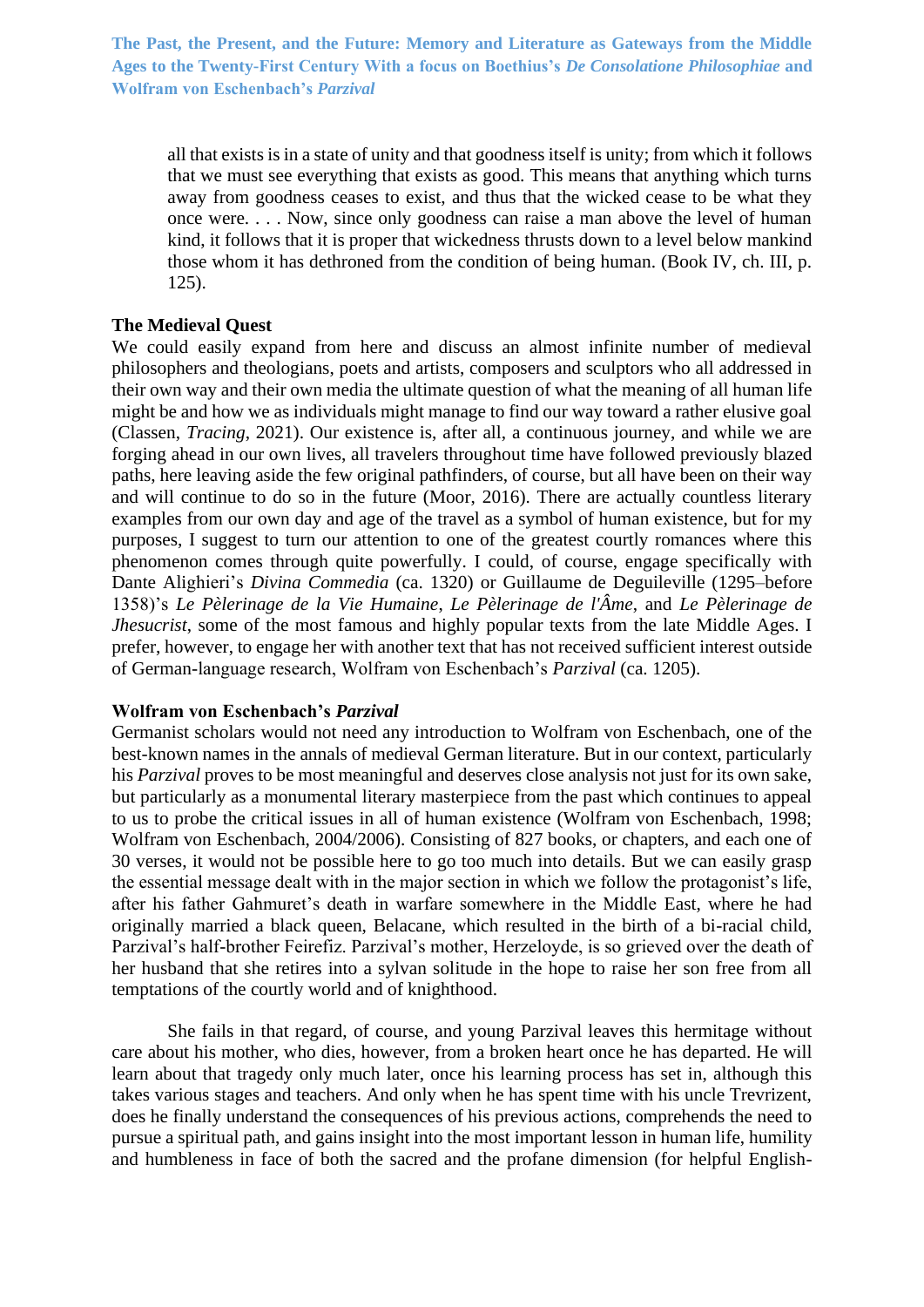language studies on Wolfram, see Hasty, ed., 1999; for the foundation of research on Wolfram, see Bumke, 2004).

The essential irony of Wolfram's *Parzival* consists of the protagonist's constant endeavor to forge his way through life and missing the goal repeatedly, leaving behind a stream of blood, or dead people. He is, from the beginning, the predestined successor to the Grail throne at Castle Munsalvaesche, a highly mysterious kingdom somehow associated with the divine through the Grail. The present ruler, King Anfortas, is suffering from bad wounds in his groins which cause him tremendous pain which no one can solve until the future king will arrive and ask the basic question regarding his suffering. Anfortas had failed at one point in his role as the ruler of the Grail by way of pursuing an illicit love affair. No one, however, neither a physician nor a magician, and also no worthy knight can help him until Parzival appears on the stage.

However, the young man is much too immature to understand the expectations of him, especially because he had received some basic education from the knight Gurnemanz. The latter had instructed him in the fundamentals of courtly behavior, which also entailed not to ask anything until one was invited to do so. Parzival, following those rules, observes the spectacle of the Grail procession, the miracle of the magically decked dinner table, perceives Anfortas's suffering, but he holds back from asking the long-awaited question and simply goes to sleep, which constitutes a catastrophe for himself and especially the Grail kingdom.

Already at King Arthur's court, the young man had performed poorly, demanding another knight's armor, which was granted to him as a kind of mockery. Being very good in throwing his javelin, a very uncouth weapon for an emerging knight, he manages to kill this red knight, Ither, and thus to take over his armor, and also identity, so to speak, always appearing in the red armor. The next stage in his life, Castle Munsalvaesche, also proves to be a complete failure for him, and for the rest of the romance, Parzival pursues the goal of retracing the path to the Grail. In this regard, we could call this romance a "Bildungsroman" *avant la lettre*, especially because Parzival has to grow in his character, has to embrace the ethical ideals of his society, and perform accordingly, which he ultimately succeeds in doing, but not without having cause much suffering and frustration, if not despondency.

Nevertheless, Parzival commands the ideals, and the good character which at the end entitle him to return to the Grail castle and then, finally, to ask the crucial question, which represents a fundamental act of communication, a topic which is certainly of central concern for world literature throughout time (Classen, 2010; Sell, 2011). He is a person with strong feelings and a firm set of ethical ideals, which finds a moving expression in one particular episode when he is traveling on his way back to his mother – by that time already long dead, without him knowing it. Parzival has left behind his beloved wife Condwiramurs and is now arriving one early morning – he had to spend the night in nature – near the location of King Arthur's court. He is unaware of that camp, and only notices a spot where, by an odd natural occurrence, snow had fallen. Shortly before his arrival, a falcon had tried to catch and kill and goose, but missed its prey. Nevertheless, the falcon hurt the goose, so three drops of blood stain the purely white snow. When the protagonist witnesses this scene, he falls into a trance, being reminded of his wife he is longing for. At the same time, the three drops carry a deep religious and philosophical meaning, as Joachim Bumke has alerted us already (Bumke, 2001) because the protagonist is suddenly in a position to transcend his material or physical existence and to gaze into the depth of all of human life. He might think only of his love, but we cannot exclude that he is also, secretly, contemplating God, of whom he still does not know much, and he is in greatest need of extensive teachings later on, due to the fact that there are three drops, which consist of blood, imprinted on the virginal white snow, and this at the time of May, the season of King Arthur's court festivals. It is worth here to quote the critical passage: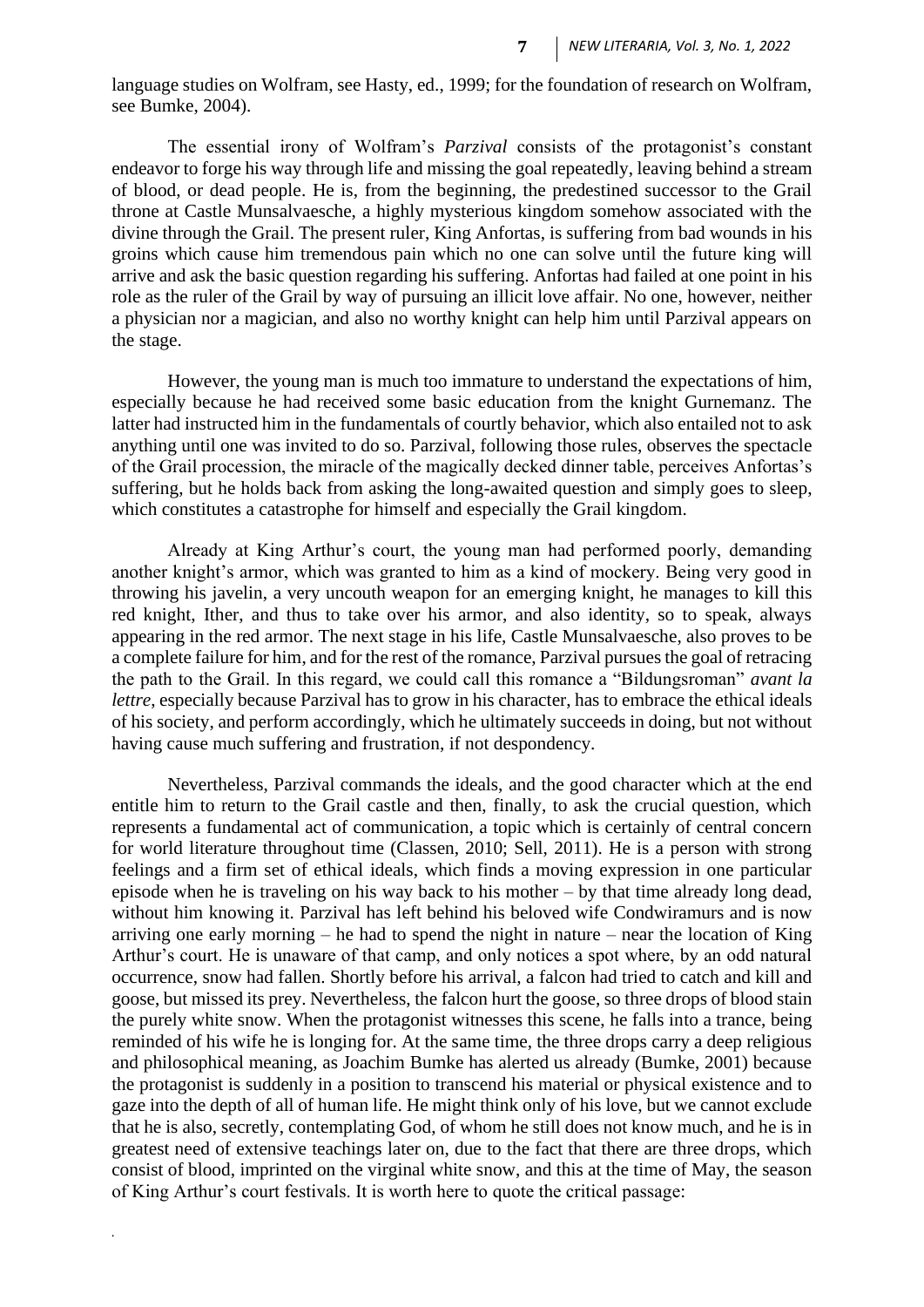When he saw the drops of blood on the snow – which was entirely white – he thought: 'Who has turned his skill to these bright colours? Condwiramurs, truly, theescolours resemble you! God desires to enrich me with blessings, since I have found your likeness here. Blessed by God's hand and all His Creation! Condwiramurs, here lies your semblance, since the snow has offered whiteness to the blood, and that makes the snow so red. . . . It was true love he felt for her, entirely without deviation. He so immersed himself in those thoughts that he halted there, unconscious. Mighty love held sway over him there, his wife causing him such distress. These colours bore a likeness to the Queen of Pelrapeire's person – she it was who plucked his wits from him. (Book VI, p. 119)

Whereas the young courtier at Arthur's court, Segramors, and then the more experienced, but certainly morose and selfish steward Kay utterly fail in trying to get the stranger parking outside of the camp into a joust – Parzival simply overcomes them and throws them off their horses before he quickly returns to his deep reflections – the noble and highly cultured Gawain, King Arthur's nephew, understands the situation, covers the snow with a Syrian head-scarf and can thus awaken Parzival from his dream-like absorption. Subsequently, the two men ride back to Arthur's court, so both knighthood and chivalry seem to be restored to the fullest extent. But while worldly happiness appears to be flourishing again, the real path through life for Parzival has not yet been found. In fact, the so-called 'Wheel of Fortune' (Boethius) then turns again, with the Grail messenger Cundrie appearing at the very moment when the festivities are at their best, exposing Parzival's failure at the Grail castle and thus condemning him to another long tour on his quest to redeem himself and to regain the grace to return to Munsalvaesche to ask finally the long-awaited question.

But the reputation of the Arthurian court is also badly damaged because Gawan is then equally challenged and accused of having committed a serious transgression against another knight. That means, both protagonists have to depart from there and embark on their individual quest, which then occupies the second half of the entire romance. But their paths diverge from each other. Whereas Parzival's heart is completely occupied with love for his wife Condwiramurs, who at the end, once he has asked the liberating question, is allowed to join him again, along with their two young children, Gawan falls in love with the haughty Orgeluse and needs to pursue her with all of his might, even at the risk of losing his life. However, Gawan is equally successful, achieving his goals with aplomb, although he is badly hurt during the challenge that he is facing at a castle which liberates scores of noble ladies from captivity resulting from the workings of a magician. Gawan finally wins Orgeluse's love, and Parzival, after having encountered his Muslim half-brother, Feirefiz, is granted the privilege to return to Munsalvaesche and there to reignite the foundational mechanisms of human communication.

The romance concludes with happiness ruling supreme, both for the Arthurian and the Grail kingdom, which we can easily translate into the secular and the sacred dimensions in human existence. But those triumphs are only possible because both knights, shining stars within their own respective societies, accept the charge to pursue their goals with all their might, overcoming all resistance, especially the own inner weaknesses and shortcomings. Wolfram projects a world of optimism and hope because, despite all problems, even existential crises, the knightly and the spiritual efforts by both protagonists prove to be sufficient in meeting the expectations. They redeem their respective worlds and demonstrate through their actions how we as individuals, as members of our societies, can proceed effectively and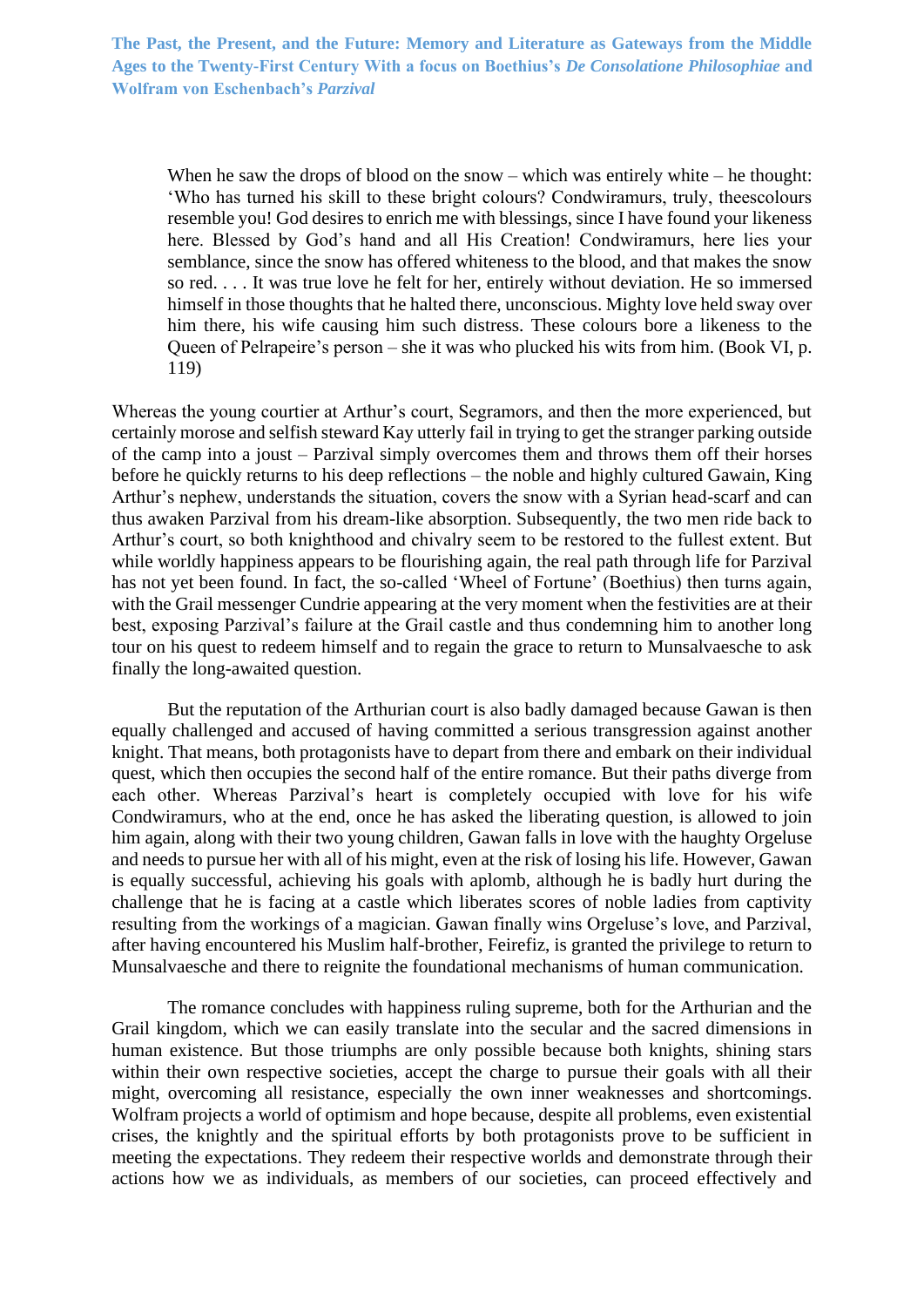constructively, contributing to the growth of our world toward a spiritual fulfillment (Keyes, 2006). As Margaret Schlauch has observed regarding courtly romance, which certainly applies to Wolfram's *Parzival* as well, that "the knightly class found the mirror in which it liked to believe its best traits were reflected" (Schlauch 1956/1967, 184). Although there are many evil characters and truly bad moments, both in the world of King Arthur and in the Grail kingdom, the purpose of those medieval narratives was "to ennoble human conduct" (191).

Indeed, we could draw from many different other courtly romances (*Erec*, *Yvain*, by Chrétien de Troyes; *Daniel von dem Blühenden Tal*, by The Stricker, etc.) if we wanted to identify evilness at play and goodness fighting against it. Ultimately, however, both in *Parzival* and in many other romances, such as the anonymous *Sir Gawain and the Green Knight* (ca. 1370) or Chaucer's *Troilus and Criseyde* (ca. 1380), there is a clear path toward the one goal, overcoming personal shortcomings, character flaws, moral debasement, and other conflicts and problems, and then following the right direction toward honor, dignity, spiritual values and ideals, hope, and faith.

The particular quality of Wolfram's *Parzival*, however, seems to rest in the fairly light tone of voice, the presence of irony and satire, narrative wit, and laughter, even when a most religious ceremony is performed (*Laughter in the Middle Ages*). As much as we are supposed to admire the title-giving hero, who proves to be the right choice as the designated successor to the Grail throne, we are also invited to enjoy the presence of his half-brother, Feirefitz, who fully embraces Parzival as a most worthy family member and proves to be a rather jovial, happy fellow. He falls in love with the Grail maid, Repanse de Schoye, but he must first accept conversion to Christianity and baptism before he can see the Grail and hence recognize the truth of the mysterious vessel with its epitaph. The courtly company bursts out in heartfelt laughter when they realize that he is more than willing to abandon his old faith and to accept the new one so that he can marry Repanse: "The host laughed much at that, and Anfortas still more. 'If you can receive baptism thus,' said the host, 'I shall bring her close, by means of true baptism, to your command'" (Book XVI, ch. 815, p. 341).

There is a human touch to the entire conclusion of Wolfram's *Parzival*, and this not only because of Feirefiz's joyful acceptance of whatever the Grail community asks of him. Parzival himself is granted greatest happiness when his wife joins him again after years of involuntary separation, and brings their two little sons with her, which awaken deep fatherly feelings in Parzival, the new Grail king. At the same time, in the children's encounter with their uncle, the entire issue of racism is simply put to rest through laughter and happiness:

They all welcomed the queen, and the host and his son. Then they carried Loherangrin to his uncle Feirefiz. He being black and white, the boy did not want to kiss him. Even today, fear is reported of noble children. At that the heathen laughed. Then thos in the courtyard began to disperse, the queen having dismounted. (Book XVI, ch. 805 to 806, p. 337)

All this on top of many facetious comments by the narrator about himself, either ironical or satirical, while the entire romance is framed by a highly sophisticated narrative framework, which is often hard to decipher at first sight, especially because of the multiplicity of voices whom Wolfram gives considerable room in his romance, a phenomenon which Arthur Groos, for instance, has identified as heteroglossia in the wake of Mikhail Bakhtin's concepts (Groos, 1995, 18–19, et passim). In fact, both the overall structure of this romance and the internal concept of the quest suggest in many ways that here we face, so to speak, a novel that seems to correspond intriguingly to concepts typical of post-modernity.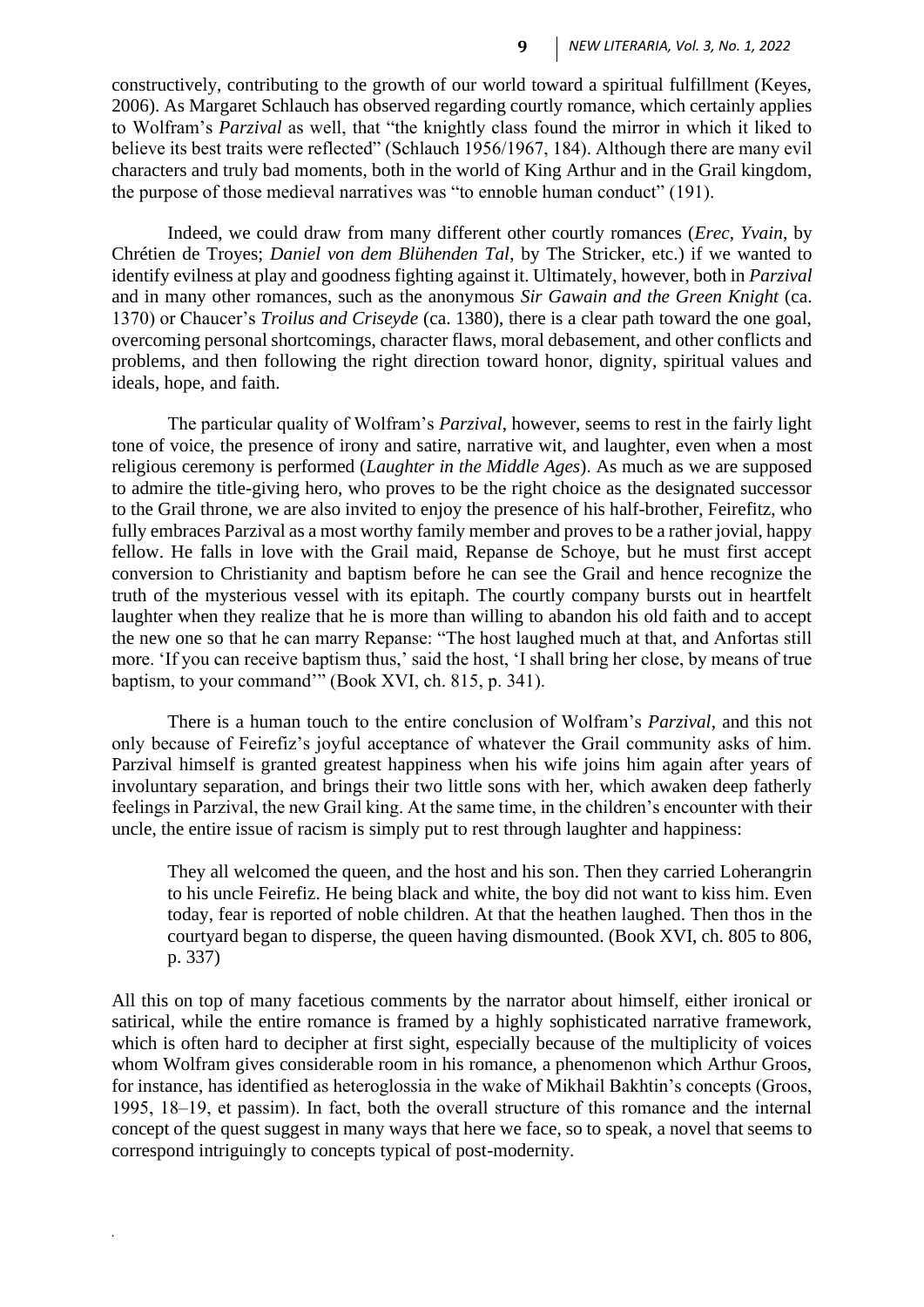Focusing one more time on Parzival himself, the long-time wanderer whose life represents the universal human quest for truth and wisdom, we recognize from early on that he is not simply a *tabula rasa*, but rather a young person who possesses a warm heart, feelings for other creatures, such as the birds which his mother has killed to alleviate any possible pain in her son's soul (Book III, ch. 118–19, p. 51), or feelings for poor victims at court who have to suffer at the hand of the steward Kay because of their reactions to the protagonist in his rough appearance in front of King Arthur. Cunneware, for instance, had sworn never to laugh again until she would espy the future savior of the Grail kingdom. Confronted by Parzival, she breaks out in laughter, maybe involuntarily, but certainly prophetically, which incenses Kay so much that he beats her badly. In his typically metaphorical speech, the narrator describes it as follows: "No oath was taken on her back, yet a staff was so applied to it that, by the time its swishing had all died away, it had cut through her clothing and her skin" (Book III, ch. 151, p. 65). Young and foolish Parzival is the only one to observe this and another brutal scene with pity and deep feelings for the innocent victims, which clearly signals his inner sense of justice and compassion:

The young Parzival had no choice then but to watch these troubles befall Antanaor and the lady. Their distress touched him to the heart. Time and again he reached for his javelin – there was such a crowd before the Queen that he refrained from the throw. (Book III, ch. 153, p. 65)

We can also not forget his great empathy for the badly wounded and pained Grail King Anfortas, but again he is too young at that point to intervene as would be expected from him, at least at Castle Munsalvaesche, whereas his first teacher Gurnemanz had taught him the firm lesson not to ask a question without having been encouraged to do so (Book III, ch. 170–71, p. 73; and, for the Grail scene, Book V, ch. 239–40, p. 101).

Despite all of his shortcomings and outright failures, which often lead to other people's suffering, Parzival is projected as a representative of the human journey, repeatedly falling down, getting up, moving forward irrespective of all the hurdles. This is the case withthe lady Jeschute, for instance, whose husband Orilus immediately suspects her, having returned from a joust, of having committed adultery with the young stranger, although the foolish Parzival had just arrived from his mother's sylvan retreat and had only wanted to get food from her. Jeschute was overwhelmed by Parzival, but he had had no sexual interest in her, and yet the poor woman is subsequently badly abused by Orilus as a punishment for falsely perceived transgression on her part (Brackert, 1989).

Although it might be difficult for the non-expert to follow all those narrative details, it should have become absolutely clear what the poet Wolfram intended to achieve with his romance, which in turn explains why this medieval work continues to speak to us in many different ways, as illustrated, for instance, by modern literary adaptations (cf. Muschg's novel *Der Rote Ritter*, 1993). The protagonist proves to be a very different person than his father. Whereas Gahmuret was a very selfish, egocentric knight who ignored the needs of all others and struggled only for his own interests, his son possesses a warm heart, feels pity for innocently suffering birds, women, and other members of the court, and yet has to endeavor for a long time to discover the right path toward his true goal.

For Gahmuret, there was no need to question his own existence; he just lived for his own sake, aiming for fame and glory, and then passed away without having left a real heritage,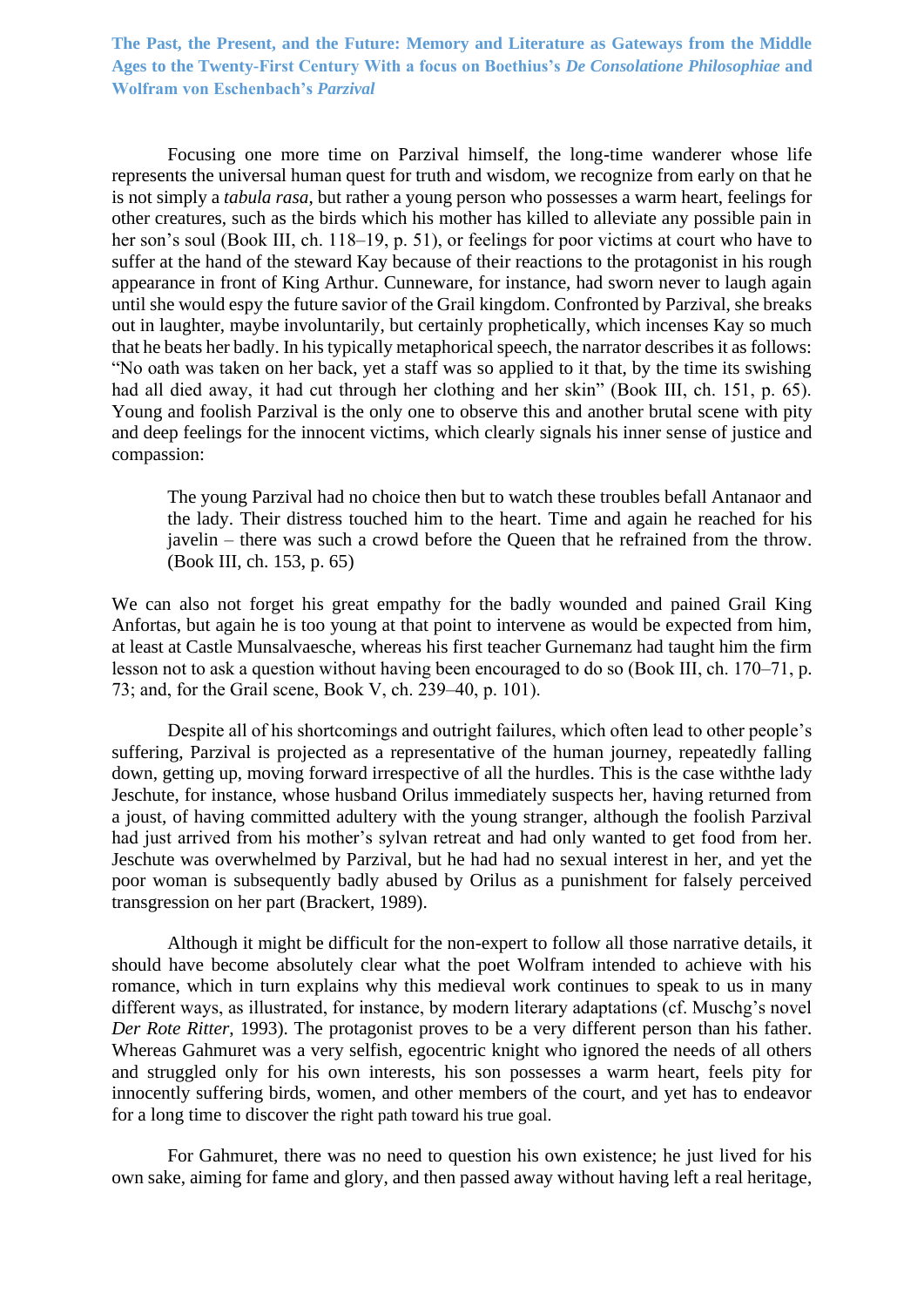apart from his son Parzival. The latter, by contrast, embarks on a passage throughout his life, fails numerous times to uphold the expected norms, hurts other people, but grows during the entire process and is finally, also helped by the teachings of his uncle Trevrizent, allowed, apparently by God's grace, to return to the Grail castle, ask the long-awaited question, which then releases Anfortas from his pain and thus also from his duties as a king.

Parzival then ascends to the Grail throne and re-establishes, although only loosely outlined or sketched, a new world harmony which also includes other races (such as his motelyskinned brother Feirefiz) and religions. We could perhaps go so far as to identify Wolfram's *Parzival* as a very early type of utopian project in literary terms.

#### **Final Observations and Conclusion**

*.*

There would be countless other texts from the Middle Ages and the early modern age through which we could demonstrate the great relevance of the past for our present and future. There is the huge corpus of mystical literature (Hildegard of Bingen, Elisabeth of Schönau, Mechthild of Magdeburg, Catherine of Siena, Julian of Norwich, Margery Kempe, Theresa of Avila, etc.), where the individual writers reflect on their personal, intimate encounters with the Godhead in a spiritual, revelatory manner (Szarmach, ed., 1984; Alexander Magee, ed., 2016). We could also draw from a large number of allegorical poems, such as Guillaume de Lorris's and Jean de Meun's *Roman de la rose* (ca. 1230, for Guillaume; ca. 1260 for Jean) or William Langland's *Piers Plowman*. If we wanted to explore responses to death, which an individual can defeat in a debate, winning at least honor in that process, we could turn to the dialogue poem by the Czech-German poet Johannes of Tepl, *The Plowman*, ca. 1400 for profound illuminations, whereas both Boccaccio (*Decameron*, ca. 1350) and Chaucer (*The Canterbury Tales*, ca. 1400) reflected on a wide range of human experiences and make us laugh and cry about common failures and shortcomings. Wherever we turn, pre-modern poets and authors prove to be highly meaningful for us as well, and they promise to enrich our own experience today through the presentation of ideas, values, concepts, and examples of human life. Not that much has changed in our emotional household; we continue to laugh, to hate, to fear, or to desire (Fudge, forthcoming).

Any closer analysis of medieval European literature impressively demonstrates the timeless messages contained in it. Most importantly, as we can now claim with solid evidence in our hands, the universal quest for meaning in life emerges as one of the central motifs in those texts, most relevant for us especially because of the fundamental insights expressed both in lyric poetry (Guillaume le Neuf, Walther von der Vogelweide, Christine de Pizan, etc.) and in courtly romances, both in philosophical treatises and in fable literature. As a conclusion, we can thus observe that there are a number of fundamental concerns in all of human life, such as love, death, meaning, relevance, and the spiritual dimension universally shared, and the more we become trained to look backward, the more we will also gain insights into future issues facing us all.

While we live, we all try to address those aspects and come to terms with them, as difficult as they might be. In fact, we could define life by this very struggle to find answers to those questions. However, we are not alone, and we do not need to reinvent the proverbial wheel. Wisdom from the past stands ready for all of us to inform our own existence today, and to guide us toward the future. Of course, contemporary challenges also need contemporary answers, but in ethical, moral, religious, and philosophical terms, we are blessed today by having direct access to an enormous treasure trove of ideas, insights, lessons, and values from the past that will never lose their relevance for us. In this regard, the Humanities matter critically in all of human life by opening up the communicative channels to ancient, medieval or early modern voices that can correspond easily with demands of the present or the future. This does not mean at all that we would have to idealize the past and dismiss the present; far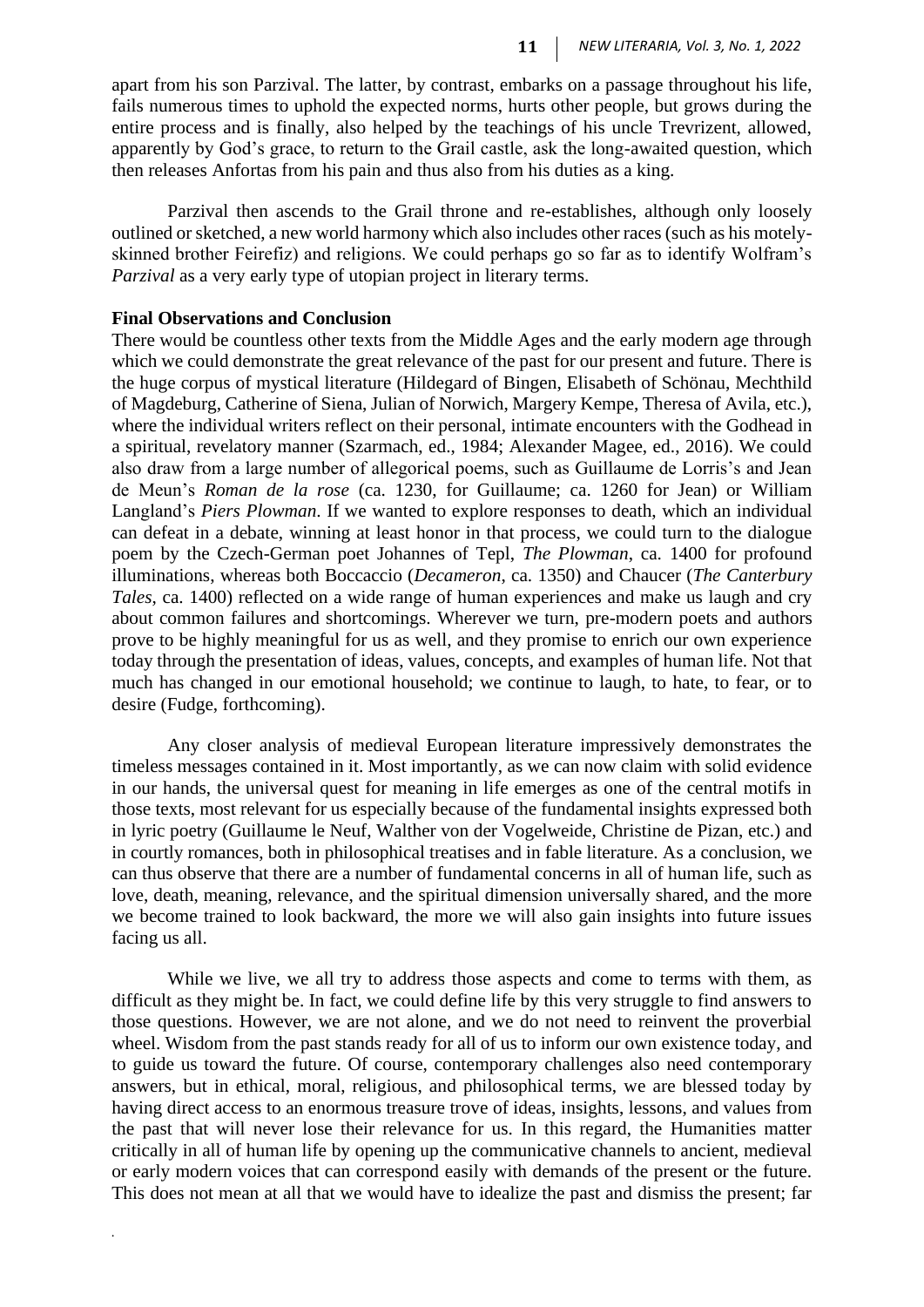from me. By the same token, we would be ill-advised to turn a blind eye toward the past and hence toward our roots. As I indicated above, almost every word that we utter reminds us of our previous cultures and the history of our identity.

Consequently, to sum up the results of this investigation, the purpose of this paper was to serve as a reminder that we are historical beings after all and that we exist within at least two axes, one horizontal (present) and one vertical (past). The more we learn how to operate on both, the better we will be prepared to discover ourselves and to move forward in our own intellectual, spiritual development and growth. The world of medieval and early modern fable literature would be another powerful example for the validity of this global claim (Classen, 'Zeitlose Lebenslehren', forthcoming), and there are many other genres that continue to appeal to us profoundly (Classen, 'Literature Is Us', forthcoming).

#### **References**

- Alexander Magee, Glenn., (Ed.). (2016). *The Cambridge Handbook of Western Mysticism and Esotericism*. New York: Cambridge University Press.
- Arnold, John H. (2021). *What is Medieval History?* 2nd ed. What is History? Series. Cambridge: Policy Press.
- Banner, James M. (2012, Jun). *Being Historian: An Introduction to Professional World of History*. Cambridge: Cambridge University Press.
- Barclay, Katie. (2020). *The History of Emotions: A Student Guide to Methods and Sources*. London: Bloomsbury.
- Boethius. (1969). *The Consolation of Philosophy*. Trans. with an intro. V. E. Watts. London: Penguin.
- Brackert, Helmut. (1989).'"der lac an riterscheftetôt": *Parzival* und das Leid der Frauen.' In Rüdiger Krüger, Jürgen Kühnel, and Joachim Kuolt (Eds.)., *Ist zwîvel herzen nâchgebûr: Günther Schweikle zum 60. Geburtstag* (pp. 143-63). Helfant Studien, S 5. Stuttgart: Helfant edition.
- Breisach, Ernst. (2003). *On the Future of History: The Post Modernist Challenge and Its Aftermath*. Chicago: University of Chicago.
- Broomhall, Susan., (Ed.) (2017). *Early Modern Emotions: An Introduction*. London and New York: Routledge.
- Bumke, Joachim. (2001). *Die Blutstropfen im Schnee: Über Wahrnehmung und Erkenntnis im 'Parzival' Wolframs von Eschenbach*. Hermaea. Germanistische Forschungen, Neue Folge, 94. Tübingen: Max Niemeyer.
- Bumke, Joachim. (2004). *Wolfram von Eschenbach*. 8th, compl. rev. ed. Stuttgart and Weimar: Metzler.
- Calabrese, Michael. (2020). William Langland. *Piers Plowman: The A Version*. A new trans. with intro. and notes. Washington, DC: The Catholic University of America Press.
- Carr, Edward Hallett. (1961). *What is History?: The George Macaulay Trevelyan Lectures Delivered in the University of Cambridge, Jan.‒March 1961.* London: Macmillan.
- Classen, Albrecht. (2010). Communication in the Middle Ages. In Albrecht Classen (Ed.), *Handbook of Medieval Studies: Terms – Methods – Trends*, vol. 1 (pp. 330-43). Berlin and New York: Walter de Gruyter.
- Classen, Albrecht*.,* (Ed.). (2010). Laughter in the Middle Ages and Early Modern Times: Epistemology of a Fundamental Human Behavior, Its Meaning, and Consequences.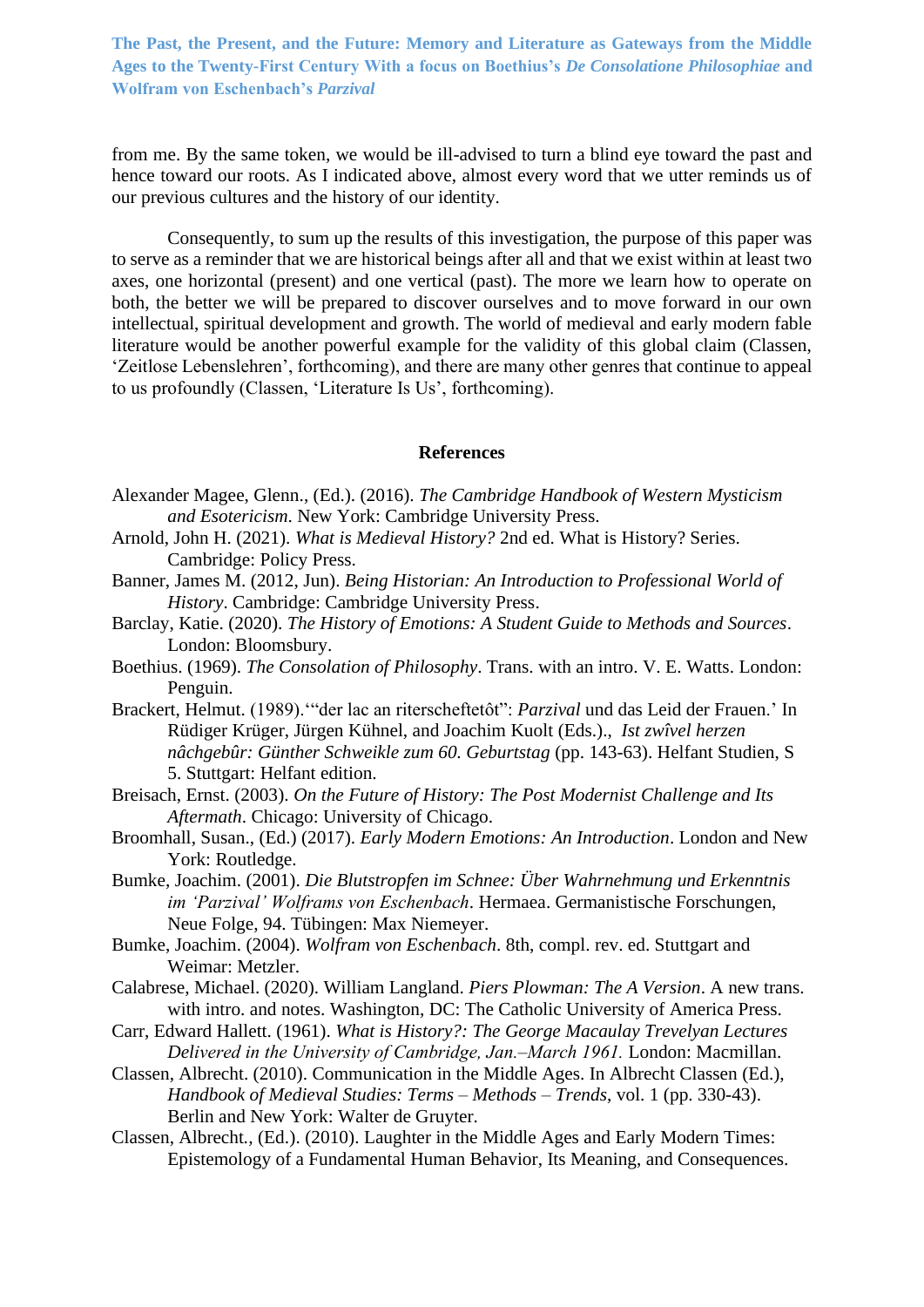*Fundamentals of Medieval and Early Modern Culture*, 5. Berlin and New York: Walter de Gruyter.

- Classen, Albrecht. (2016). The Erotic and the Quest for Happiness in the Middle Ages. What Everybody Aspires to and Hardly Anyone Truly Achieves. In Ian Moulton (Ed.), *Eroticism in the Middle Ages and the Renaissance*: *Magic, Marriage, and Midwifery*  (pp. 1-33). Arizona Studies in the Middle Ages and the Renaissance, 39. Tempe, AZ, and Turnhout, Belgium: Brepols.
- Classen, Albrecht*.,* (Ed.). (2017). *Medieval Answers to Modern Problems*, 2nd rev. ed. (orig. 2012). San Diego: Cognella, University Readers.
- Classen, Albrecht. (2017). The Challenges of the Humanities, Past, Present, and Future: Why the Middle Ages Mean So Much For Us Today and Tomorrow. *Thalloris* 2, 191-217.
- Classen, Albrecht. (2018). The Human Quest for Happiness and Meaning: Old and New Perspectives: Religious, Philosophical, and Literary Reflections from the Past as a Platform for Our Future: St. Augustine, Boethius, and Gautier de Coincy. *Athens*  Journal of Humanities & Arts 5(2), 179-206.

[\(http://www.athensjournals.gr/humanities/2018-5-2-3-Classen.pdf\).](file:///E:/Webinar%20Proceedings/Formatted/For%20Upload/(http:/www.athensjournals.gr/humanities/2018-5-2-3-Classen.pdf))

- Classen, Albrecht. (2020). 'The Amazon Rainforest of Pre-Modern Literature: Ethics, Values, and Ideals from the Past for our Future. With a Focus on Aristotle and Heinrich Kaufringer', in *Humanities Open Access* 9(1). 4, online at: [file:///C:/Users/aclassen/Downloads/humanities-09-00004.pdf.](file:///C:/Users/aclassen/Downloads/humanities-09-00004.pdf)
- Classen, Albrecht. (2021). Happiness ‒ Pre-Modern Answers for Questions Today from Boethius to *Fortunatus*. *Current Research Journal of Social Sciences and Humanities* 4(1). [https://bit.ly/3lJArCR.](https://bit.ly/3lJArCR)
- Classen, Albrecht. (2021). Music as a Universal Bond and Bridge Between the Physical and the Divine: Transcultural and Medieval Perspectives. *Rupkatha Journal on Interdisciplinary Studies in Humanities* 13(3), 1‒30.
	- https://rupkatha.com/V13/n3/v13n301.pdf; or: DOI: 10.21659/rupkatha.v13n3.01.
- Classen, Albrecht. (2021). *Tracing the Trails in the Medieval World: Epistemological Explorations, Orientation, and Mapping in Medieval Literature*. Routledge Studies in Medieval Literature and Culture. New York and London: Routledge.
- Classen, Albrecht. [Forthcoming]. Literature Is Us and We are Literature: Global and Universal Perspective. *Journal of Language, Literature and Culture*.
- Classen, Albrecht. [Forthcoming]. Zeitlose Lebenslehren aus dem Spätmittelalter: die Fabeln des Ulrich Bonerius, *Der Edelstein* (ca. 1350), ein literarisches Juwel aus der Vergangenheit für uns heute. Oder: Warum ist das Mittelalter relevant für uns heute: ethische, moralische und pragmatische Reflektionen. In *Vergangenheit – Gegenwart – Zukunft. Mediävistische Perspektiven im 21. Jahrhundert*: *Festschrift Ingrid Bennewitz*, ed. Andrea Schindler.
- Contreras-Vejar, Yuri, Joanna Tice Jen, and Bryan S. Turner., (Eds.). (2019). *Regimes of Happiness: Comparative and Historical Studies*. London: Anthem Press.
- Dagenais, John and Margaret R. Greer. (Fall 2000). Decolonizing the Middle Ages: Introduction. *Journal of Medieval and Early Modern Studies* 30(3), 431–48.
- Davetian, Benet. (2019, orig. 2017). *Civility: A Cultural History*. Toronto: University of Toronto Press.
- Dinzelbacher, Peter., (Ed.). (2008, orig. 1993). *Europäische Mentalitätsgeschichte: Hauptthemen in Einzeldarstellungen*. Kröners Taschenausgabe, 469. 2ndrev. ed. Stuttgart: Alfred Kröner.
- Ehrismann, Otfrid. (2008). *Einführung in das Werk Walthers von der Vogelweide*. Einführungen Germanistik. Darmstadt: Wissenschaftliche Buchgesellschaft.
- Feyerabend, Paul. (1989). Realism and the Historicity of Knowledge. *The Journal of Philosophy* 86(8), 393‒406.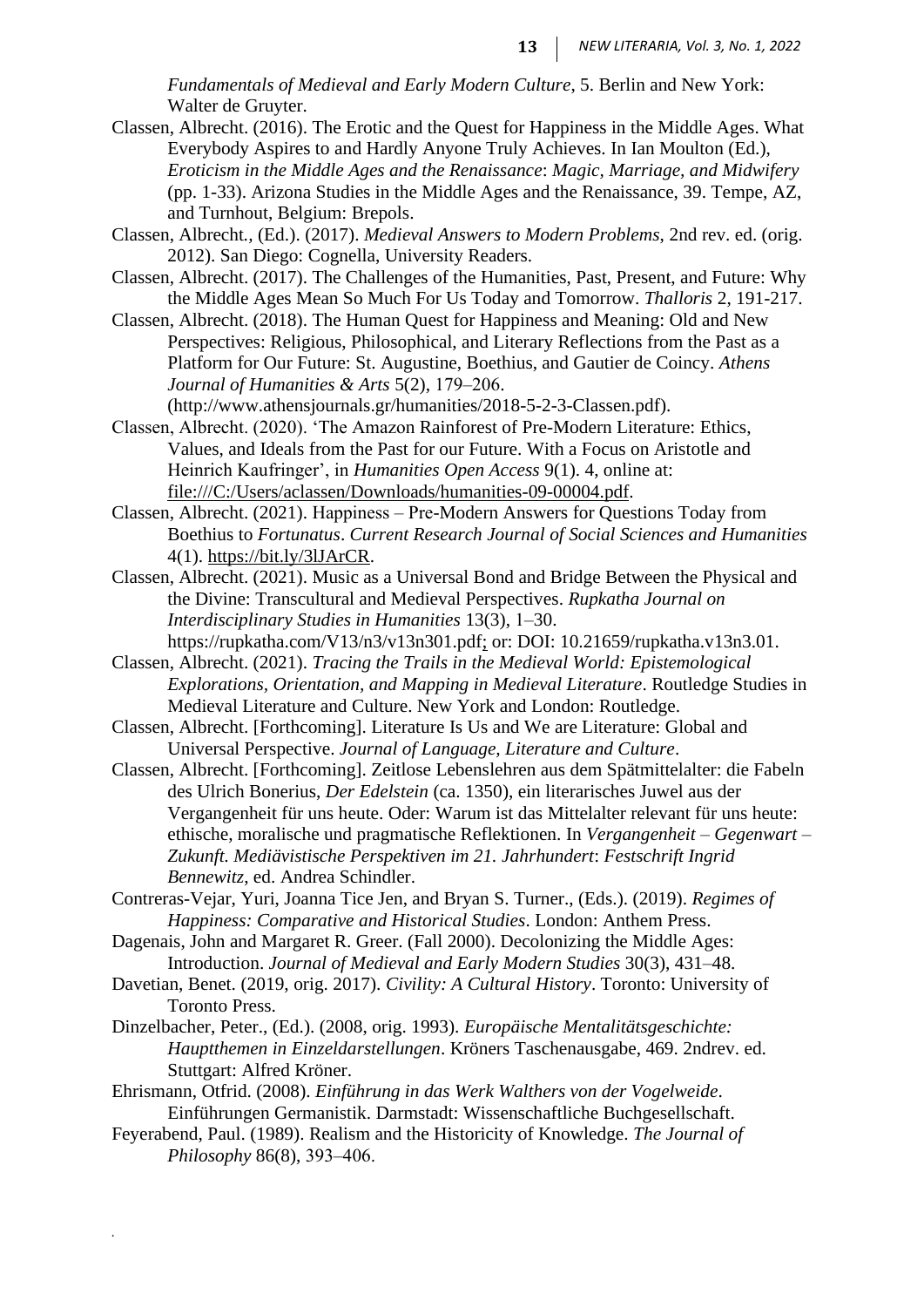- Fudge, Thomas. [Forthcoming]. Laughing, Crying and Killing: Emotions at Stake in Medieval Bohemia. *Mediaevistik,* 34.
- Groos, Arthur. (1996). *Romancing the Grail. Genre, Science, and Quest in Wolfram's*  Parzival. Ithaca, NY, and London: Cornell University Press.
- Hartmann, Heiko. (2015). *Einführung in das Werk Wolframs von Eschenbach*. Einführungen Germanistik. Darmstadt: Wissenschaftliche Buchgesellschaft.
- Hasty, Will., (Ed.). (1999). *A Companion to Wolfram's* Parzival. Studies in German Literature, Linguistics, and Culture. Columbia, SC: Camden House.
- Heng, Geraldine. (2018). *The Invention of Race in the European Middle Ages*. New York and Cambridge: Cambridge University Press.
- Kaplan, M. Lindsay. (2019). *Figuring Racism in Medieval Christianity*. New York: Oxford University Press.
- Keyes, Flo. (2006). *The Literature of Hope in the Middle Ages and Today: Connections in Medieval Romance, Modern Fantasy, and Science Fiction*. Jefferson, NC, and London: McFarland.
- Kohen, Ari and Gerald J. Steinacher., (Ed.). (2021). *Antisemitism on the Rise: The 1930s and Today*. Contemporary Holocaust Studies. Lincoln, NE: University of Nebraska Press.
- Kydd, D. C. and E. Castano. (2013). Reading Literary Fiction Improves Theory of Mind. *Science* 342(6156), 377‒380.
- Marenbon, John., (Ed.). (2009). *The Cambridge Companion to Boethius*. Cambridge Companions to Philosophy. Cambridge: Cambridge University Press.
- Moor, Robert. (2016). *On Trails*. New York, London, et al.: Simon & Schuster.
- Muschg, Adolf. (1993). *Der rote Ritter: Eine Geschichte von Parzival*. Frankfurt a. M.: Suhrkamp Verlag.
- Oatley, K. (2016). Fiction: Simulation of Social Worlds. *Trends Cognitive Sciences* 20(8), 618‒28.
- Powell, James M. (2016, orig. 1992). *Albertanus of Brescia: The Pursuit of Happiness in the Early Thirteenth Century*. The Middle Ages Series. Philadelphia, PA: University of Pennsylvania Press.
- Reichert, Hermann. (2009, orig. 1992). *Walther von der Vogelweide für Anfänger*. 3rd, completely rev. and expanded ed. Vienna: facultas.wuv.
- Rosenwein, Barbara H. and Riccardo Cristiani. (2018). *What is the History of Emotions?* Cambridge: Polity.
- Santayana, George. (1905–1906). *The Life of Reason: The Phases of Human Progress*. 5 vols. New York: C. Scribner's Sons.
- Schlauch, Margaret. (1967, orig. 1956). *English Medieval Literature and Its Social Foundation*. London: Oxford University Press.
- Sell, Roger D. (2011). *Communicational Criticism: Studies in Literature as Dialogue.*  Dialogue Studies11. Amsterdam: Benjamin.
- Seth, Vanita. (2020). The Origins of Racism: A Critique of the History of Ideas. *History & Theory* 59(3), 343‒68. DOI: 10.1111/hith.12163.
- Southern, R. W. (2004). *History and Historians: Selected Papers of R. W. Southern*. In R. J. Bartlett (Ed.), Malden, MA, Oxford, and Carlton, Victoria: Blackwell.
- Szarmach, Paul E., (Ed.). (1984). *An Introduction to the Medieval Mystics: Fourteen Original Essays*. Albany, NY: State University of New York Press.
- Walther von der Vogelweide. (2003). *The Single-Stanza Lyrics*. Ed. and trans. with intro. and commentary by Frederick Goldin. New York and London: Routledge.
- Walther von der Vogelweide. (2013). *Leich, Lieder, Sangsprüche*. 15th, revised and expanded edition of the edition by Karl Lachmann, Thomas Bein (Ed.), on the basis